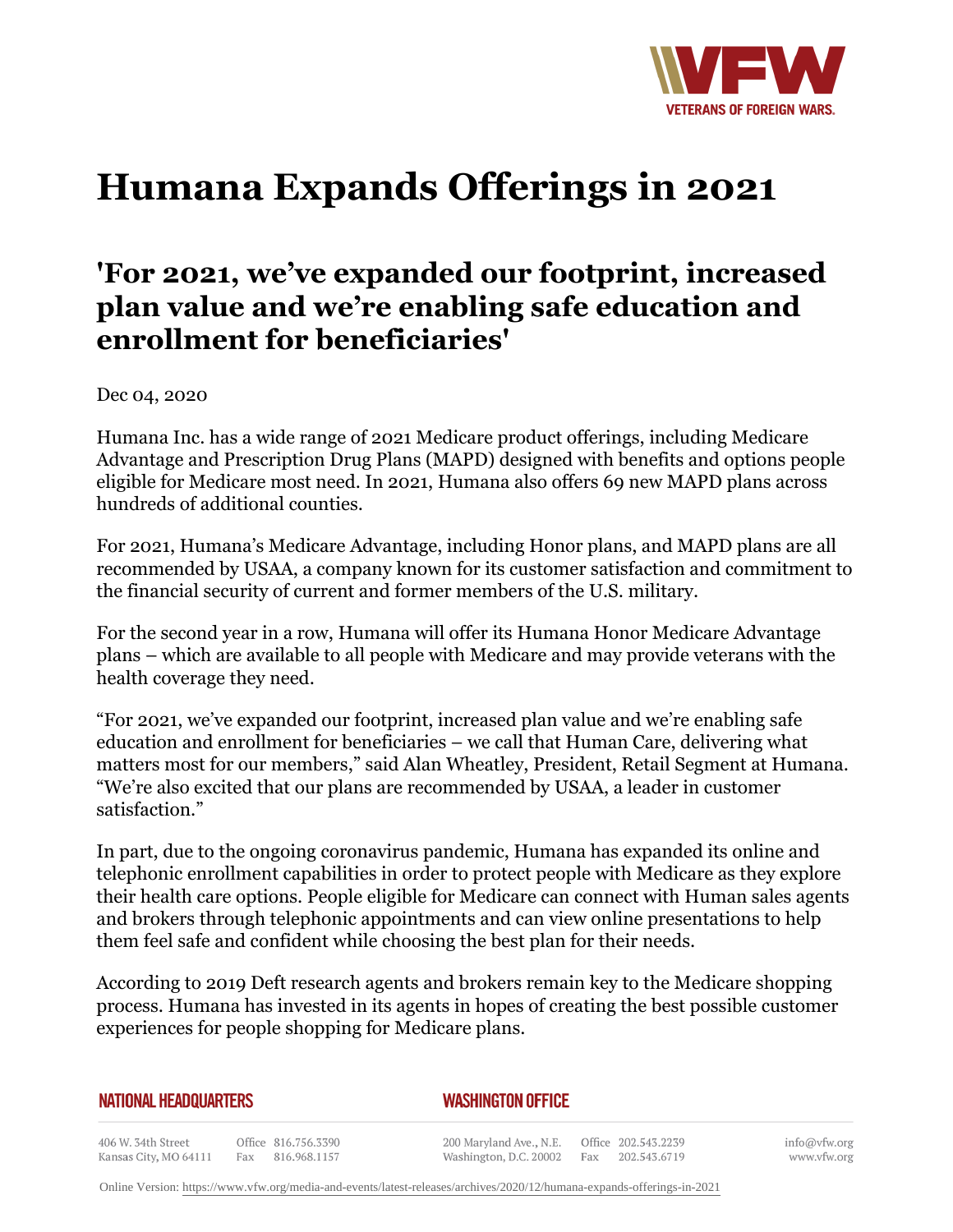When appropriate and safe to do so, Humana will offer contact-free and socially distanced one-on-one appointments with agents, based on the guidance of local health officials in every state.

Whether in person or virtually, all enrollment options will connect people with Medicare with a local agent who's knowledgeable about their care needs and who understands their community.

Additional Highlights of Humana's 2021 Medicare Advantage and Prescription Drug plans:

- For all MAPD members, benefits include \$0 telehealth copays for primary care physician (PCP) visits, urgent care, and outpatient behavioral health, \$0 copays for COVID-19 testing, and a Health Essentials Kit (up to one per year). Health Essentials Kits include useful items for preventing the spread of COVID-19 and other viruses like the flu.
- $\bullet$  For MAPD members with a COVID diagnosis, there is \$0 copay for treatment and 14 days of home-delivered meals (up to 28 meals).
- Insulin Savings Program (ISP) included on about half of Humana's MAPD plans and a third of PDP plans to help members save on their diabetes medications; members will pay no more than \$35 for a 30-day supply of select insulins.
- Expanded Healthy Foods Card to additional Dual Eligible Special Needs Plans (D-SNP). The Healthy Foods Card is available to all members on D-SNP plans. Humana's Healthy Foods card provides qualifying members a monthly allowance, depending on location, of up to \$75. With the Healthy Foods Card, Dual-Eligible (Medicare/Medicaid) members can purchase approved food and beverages at a variety of national chains, such as Walmart, Kroger (including their brand portfolio), Walgreens and CVS.
- Humana Honor, a Medicare Advantage plan in its second year, designed with U.S. military veterans in mind, expanding into 46 states – up from 27 states in 2020.
- Included with most MAPD and DSNP plans are key extra benefits like dental, vision, over-the-counter (OTC) allowance, fitness program memberships, and home-delivered meals following an inpatient hospital stay.
- $\bullet$  Members have access to preferred mail-order cost sharing at Humana Pharmacy, where they may enjoy additional savings and the ease of prescriptions being delivered right to their door.

Humana Pharmacy is rated #1 in Customer Satisfaction with Mail Order Pharmacies, three years in a row, by JD Power. (Humana Pharmacy received the highest score among mail order pharmacies in the J.D. Power 2018-2019-2020 U.S. Pharmacy Studies of customers' satisfaction with their pharmacy. Visit jdpower.com/awards.)

*\* Other pharmacies are available in our network.*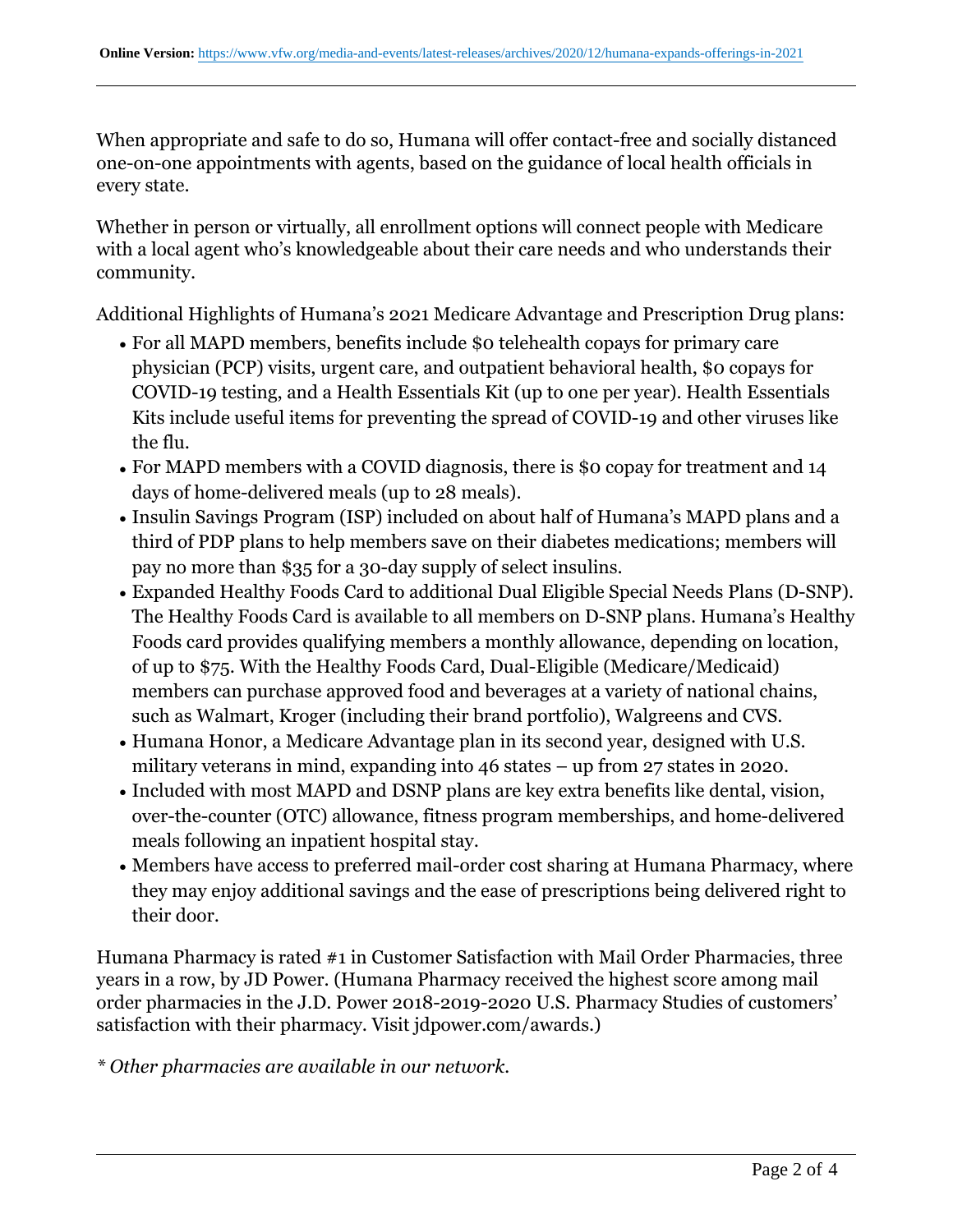Humana has served Medicare beneficiaries for more than 30 years, with nearly 8.4 million Medicare members in all 50 states, Washington, D.C. and Puerto Rico, as of [June 30, 2020](https:http://humana.gcs-web.com/financial-information/quarterly-results). Nearly 4.5 million of those members are enrolled in a Medicare Advantage plan.

Humana also offers Medicare Supplement plans, which can be purchased year-round.

## **Medicare Advantage Plans**

Medicare Advantage plans include all the benefits of Original Medicare (Parts A and B) in addition to offering additional health and wellness benefits and services. Many Medicare Advantage offerings combine medical and prescription drug coverage into one, easy-to-use plan.

Humana offers a wide choice of Medicare Advantage plans across the country – from HMOs, to local and regional PPOs and Private Fee-for-Service (PFFS) plans – designed to meet a variety of needs. In 2021, Humana will expand HMO offerings into 125 new counties and introduce LPPO plans in 98 new counties – marking a significant opportunity to serve more than three million additional Medicare-eligible individuals across the country.

In addition to the features highlighted above, many Humana Medicare Advantage plans also include:

- Coverage for Medicare Parts A and B, with predictable copayments and no deductibles.
- Part D prescription drug coverage (Medicare Advantage plans without Part D prescription coverage are also available).
- Maximum out-of-pocket protection (on all Humana Medicare Advantage plans).
- Programs designed to improve health and manage chronic conditions.

In 2021, most Humana Medicare Advantage members will continue to have access to Go365TM, a wellness and rewards program designed to motivate and reward members for taking steps to improve and continue their healthy behaviors.

In addition, eligible Humana Medicare Advantage members who need help remaining independent at home have access to their own personal care manager through Humana At HomeSM.

Humana At Home Care Managers will call qualifying Medicare Advantage members regularly and provide personalized education and assistance in accessing resources for medications, transportation and more.

Eligible members leaving a hospital who are at high risk to be readmitted can get help from Humana at Home Care Managers with understanding and accessing the support they need to make the transition back home as smooth as possible.